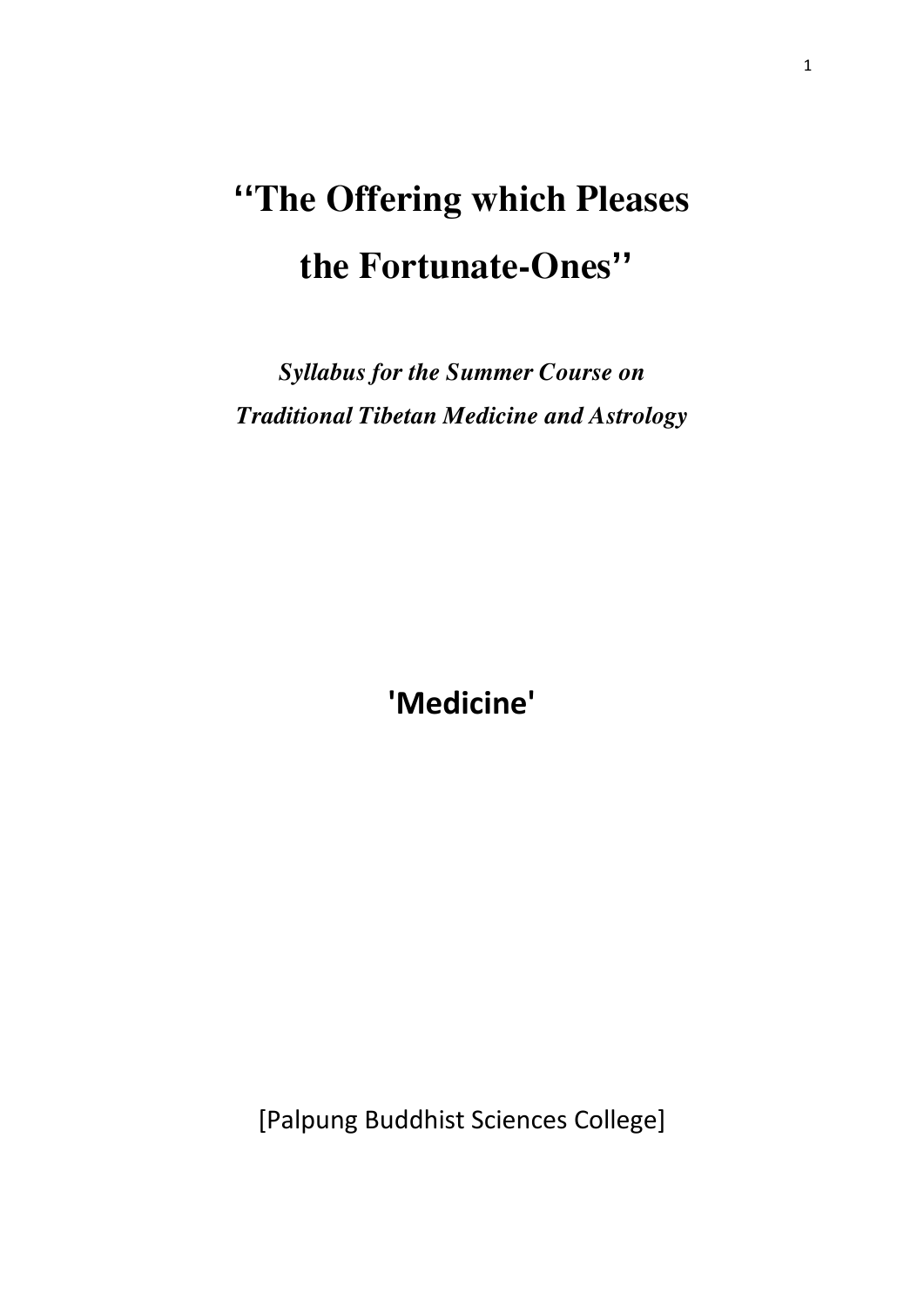## **1. Syllabus**

#### First Section:

A)Introduction to Tibetan Medicine

- i) The history of Tibetan Medicine
- ii) A brief introduction to the four medical tantras

## B) The proper approach to study and practice medicine.

- i) On the attitude of the doctor
- ii) On the knowledge a doctor should have

## Second Section:

A) The conception and development of the human body

- i) The conception of the fetus in the womb.
- ii) The development of the fetus

## B)On Anatomy

- i) On the bodily constituents
- ii) On the veins and channels
- iii) On the vital points and the openings

## C) The characteristics of the body

- i) The object of harm –the body
- ii) The harming agents the three humors

## Third Section:

A)General introduction to the theory of disease

- i) Causes and conditions of disease
- ii) The location of diseases and how they enter the body
- iii) The respective characteristics of diseases.
- iv) On classifying diseases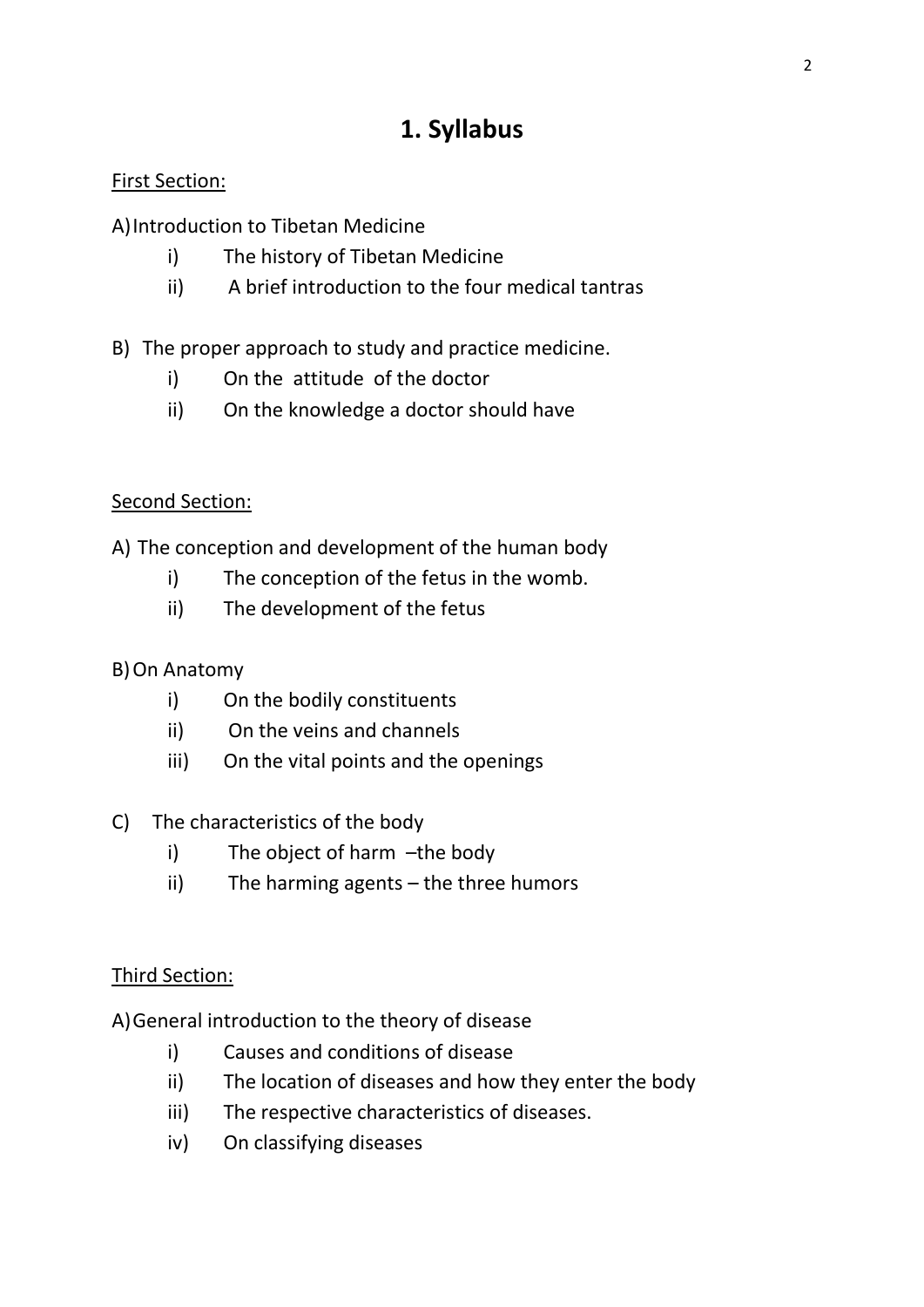- B) Methods of diagnosis.
	- i) Introduction to pulse diagnosis.
	- ii) Introduction to urine diagnosis
	- iii) Pulse and urine diagnosis according to the 'later' tantra.

#### Fourth Section:

- A) Lifestyle
	- i) On having a healthy lifestyle
	- ii) Harmonizing one's lifestyle with the four seasons

#### B) Diet

- i) Food classification
- ii) Correct quantity and eating times.

Fifth Section: *The relation between Medicine and Astrology.*

- a) the relation in their theory, the basis
- b) the relation in their practice, the path
- c) their relation in bringing about benefit and happiness, the result